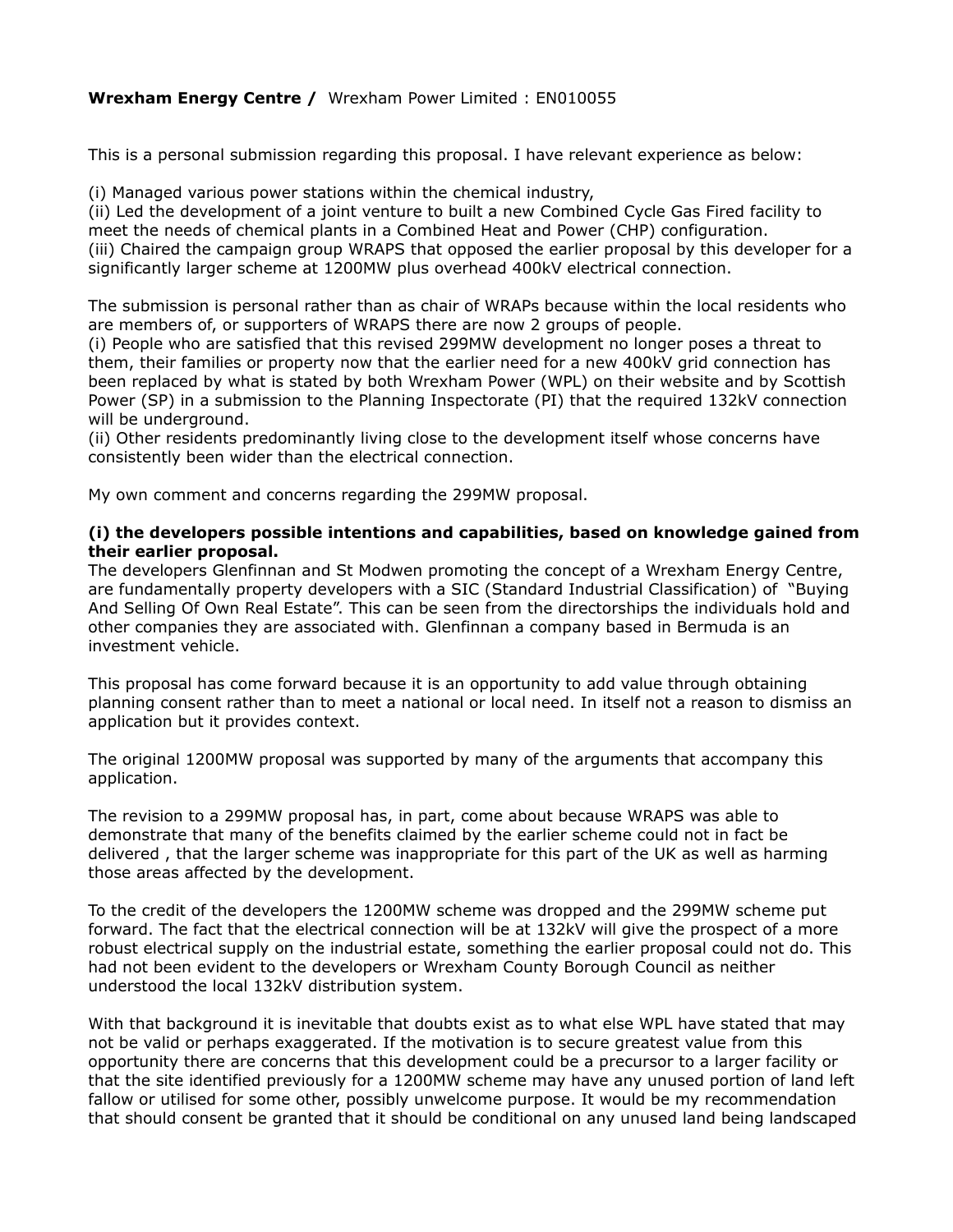in order to enhance the visual aspect from the B5130 and Isycoed with the standard of landscaping used by JCB, also on the industrial estate, being the minimum required standard. It should also be clear that consent precludes any future additional industrial activity on the site or expansion beyond the 299MW.

## **(ii) the need, if any, for additional generation in this part of the UK and consequential adverse impact on the environment and landscape together with increased losses in transmission of electricity to areas of the UK that are net importers of electrical energy.**

In the absence of what should be a national strategy for energy, such as:

- The level of generation required to meet future needs  $\bullet$
- The range, scale and mix of fuels and renewables.
- The optimal location for power generation in order to minimise transmission losses and visual blight from power lines.

What has resulted is for developers to seek opportunities where consent is likely to be granted regardless of need or impact. In an area where there is excess capacity, such as the North West of the UK already with constraints on the electrical infrastructure, additional generation results in additional cost and transmission losses to the point of use. Ultimately this is bad for the consumer, the environment, and adds to the visual blight of transmission lines. Such factors should be considered early in the vetting of new proposals. In so far as a 299MW scheme connected to a 132kV electrical network within and shared by an industrial estate will reduce transmission loses and aid supply security this development is more credible compared with the earlier 1200MW proposal.

## **(iii) the potential benefit of a CHP based scheme, and whether this development is sincere in its CHP objectives or will deny any subsequent and genuine CHP proposal.**

CCGT power stations such as proposed can achieve efficiencies of circa 60%. A genuine CHP configuration can achieve 90%. Fossil fuels have limited availability, burning them has an adverse environmental impact.

New power stations located within an industrial estate containing businesses with a significant heat load should be required to be CHP with a minimum efficiency closer to 90% than 60%. Developers will resist this citing economic and technical issues, to concede to those protests may deny subsequent CHP proposals as gas and electrical capacity is used up. This proposal by WPL could have provided inexpensive heat to the new prison as well as a number of businesses on the estate, enhancing economic viability of those businesses, lowering operating costs for the prison and having a positive effect on the environment. The desire for brevity denies me further elaboration but I would urge that should consent be granted it is with a requirement to put in place significant, rather than token, infrastructure with contracts that enable waste heat to be utilised rather than discarded through cooling towers.

## **(iv) the chosen location within the industrial estate and the adverse impact on Isycoed residents when better sites exist on the industrial estate.**

The site identified is on the East boundary of the industrial estate, on land with historical planning consent for warehousing. The nature of activity within a power station will add to the audible, visual and environmental impact (through stack and cooling towers) in a manner that warehousing would not do. Such a location is suboptimal in achieving any CHP objectives necessitating long runs of pipework. The extent to which the developers have examined alternative sites should be tested, given that the proposed location was selected for a scheme four times larger. If consent is to be granted, significant obligations are necessary for the benefit of neighbouring residents.

#### **(vi) the concerns expressed by Scottish Power 2 years ago about the capability of their**